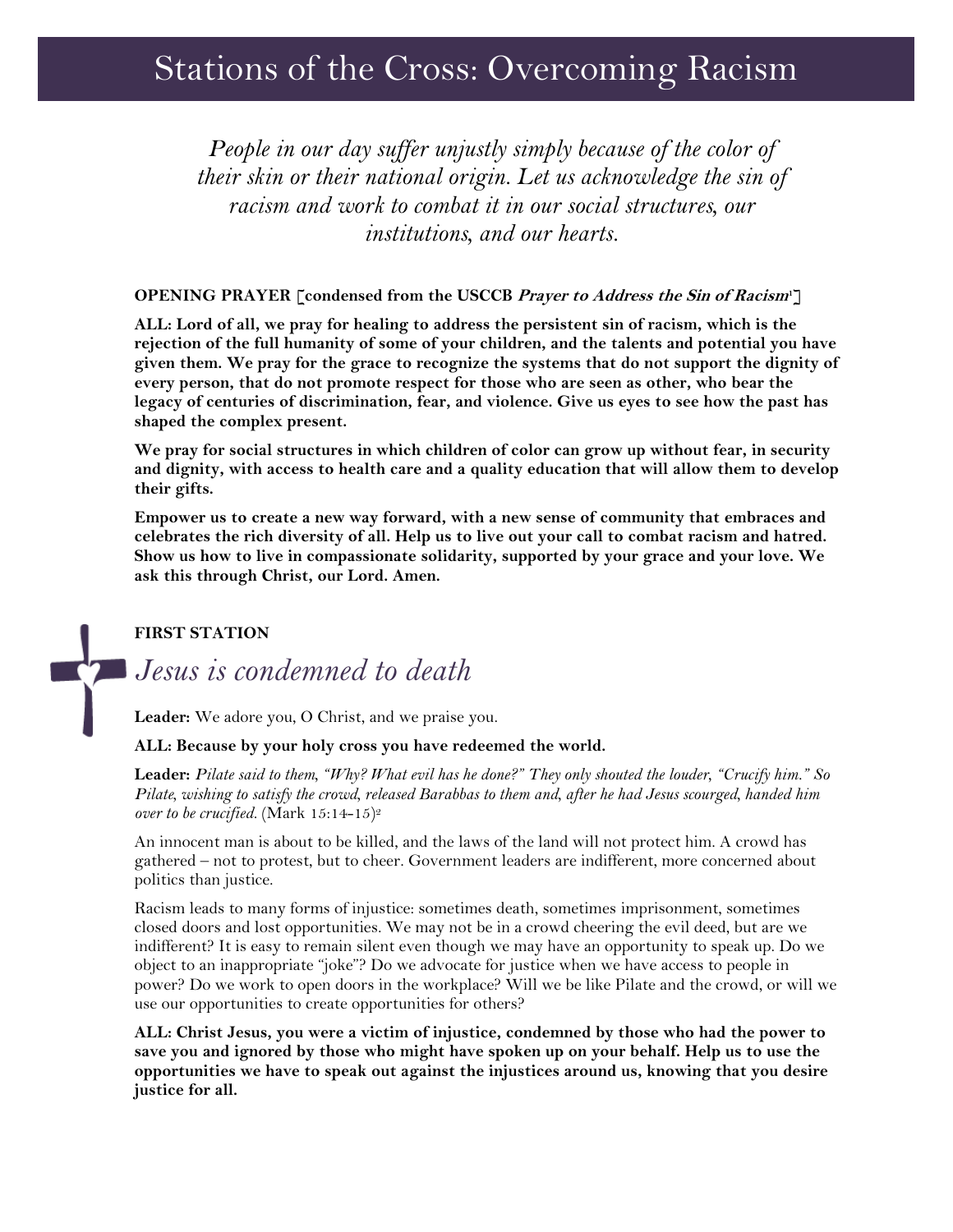#### **SECOND STATION**

# *Jesus takes up his cross*

**Leader:** We adore you, O Christ, and we praise you.

#### **ALL: Because by your holy cross you have redeemed the world.**

**Leader:** *And carrying the cross himself he went out to what is called the Place of the Skull, in Hebrew, Golgotha.* (John 19:17)

Pilate could have taken a different approach. But when Jesus said to Pilate, "Everyone who belongs to the truth listens to my voice," Pilate replied dismissively, "What is truth?" (John 18:37-38) In that retort, Pilate embodied the attitude that leads to so much discrimination and injustice in every age.

Too often, we do not want to know the truth. We dismiss the daily discrimination faced by people of color – the disparaging looks, the job interviews that never materialize, the apartments that are suddenly no longer available, the lower-quality educational opportunities, the disproportionate police stops, the discriminatory sentencing rates. We would rather think that our society is color-blind and that everyone has an equal chance. We would rather think that discrimination is merely an occasional aberration rather than a daily reality. The truth, however, is that racism is an endemic part of life in our culture.

**ALL: Jesus, help us to acknowledge the truth with honesty and courage. The injustices caused by racism are far too common and impose heavy crosses on our brothers and sisters. Help us to speak the truth about the magnitude of the injustices they face.** 

### **THIRD STATION**

*Jesus falls for the first time*

**Leader:** We adore you, O Christ, and we praise you.

#### **ALL: Because by your holy cross you have redeemed the world.**

**Leader:** *Yet it was our pain that he bore, / our sufferings he endured. Though harshly treated, he submitted / and did not open his mouth; / Like a lamb led to slaughter / or a sheep silent before shearers, / he did not open his mouth.* (Isaiah 53:4a,7)

Jesus accepted his cross and carried it valiantly despite his weakened state. But he could not bear up under the load. He fell.

Racism imposes heavy burdens, too. African Americans must live with ugly taunts, nooses, and expressions of white supremacy. Jews face swastikas. Muslims encounter insults and rejection. Native Americans are derided for trying to preserve their cultures. Latinos are labeled with ugly slurs. Asians are reduced to one-dimensional stereotypes. Refugees and immigrants endure xenophobic rhetoric and constant suspicion. Those who are targets of racism often live with the persistent fear that hatred will explode – again – into stark violence against them.

Will we leave our brothers and sisters to bear the cross of racism alone? Or will we step out in solidarity and accompany them as they travel their own "way of the cross"?

**ALL: Jesus, the cross of injustice is heavy. Help us not to dismiss it as just "the way things are," but rather to acknowledge the crosses others must bear because they are different, and to find ways to accompany them in their journey.**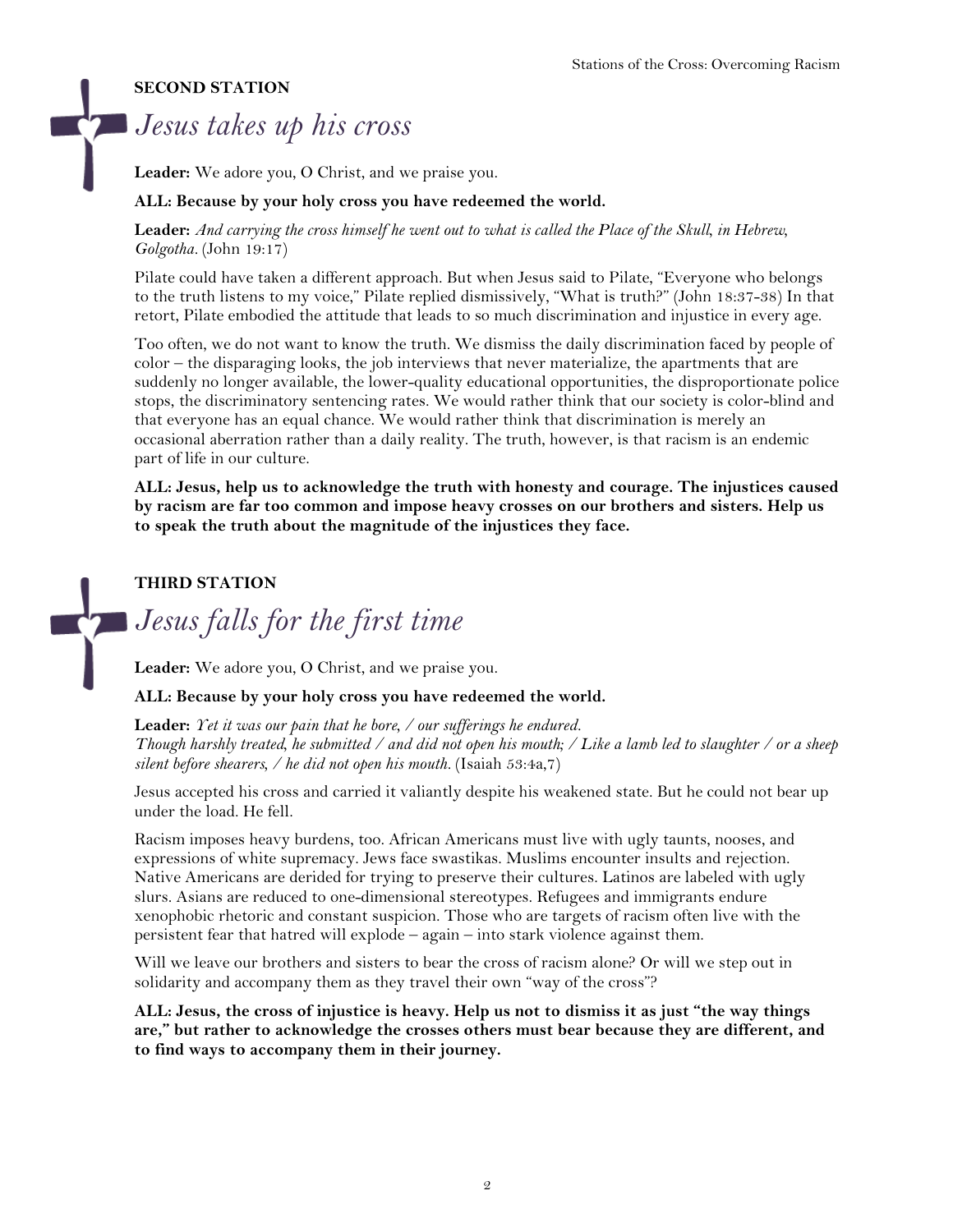### **FOURTH STATION**

# *Jesus meets his mother*

**Leader:** We adore you, O Christ, and we praise you.

#### **ALL: Because by your holy cross you have redeemed the world.**

**Leader:** *Simeon blessed them and said to Mary, " . . . (you yourself a sword will pierce) so that the thoughts of many hearts may be revealed" And his mother kept all these things in her heart.* (Luke 2:34-35,51)

Mary was cautioned from the beginning that the blessing of bearing Jesus would come with a cost. The joys and the sorrows were mingled in her unflinching heart.

A mother's pain is no different in communities of color today. When her child suffers, she suffers. When her child is deprived of opportunity, she aches. When her child is beaten, she nurses the wounds. And when her child is murdered, she identifies the body at the morgue.

But the pain often begins long before then. African American mothers launch their teenagers toward independence with "the Talk" about how to survive a traffic stop. Undocumented immigrant mothers go to work every day with contingency plans for who will care for their children if they are detained or deported.

Jesus looked into the eyes of his mother and felt her pain. Will we be like him and stand with the mothers who store up so much grief and anxiety in their tender hearts?

**ALL: Jesus, although at this time you could not relieve your mother's fears, you did acknowledge her pain. Help us to stand with anxious and grieving mothers and work to end the injustices that besiege them.**

## **FIFTH STATION**

# *Simon of Cyrene helps Jesus carry the cross*

**Leader:** We adore you, O Christ, and we praise you.

#### **ALL: Because by your holy cross you have redeemed the world.**

**Leader:** *They pressed into service a passer-by, Simon, a Cyrenian, who was coming in from the country, . . . to carry his cross.* (Mark 15:21)

Simon of Cyrene did not volunteer to help Jesus. But his very presence meant that Jesus was not totally alone. He had at least one person by his side as he struggled to drag his cross up the hill.

What could be lonelier than facing racism on your own? It is bad enough that some people experience injustices inflicted on them, that they hear insults hurled at them. How much more isolating would it be, if they were led to believe that the whole population shared this hatred.

Although Simon did not have a choice but to help carry Jesus's cross, we do. We can overlook a racist comment, or we can challenge it and explain why. We can keep our distance, or we can reach out to connect with someone who has been pushed to the peripheries of our society. We can stay in our own lanes, or we can work to lift our society to a higher place.

**ALL: God, you have arranged the universe so that one person's action can help ease the burden of another. Embolden us to reach out and to speak out, to make others' crosses easier to bear.**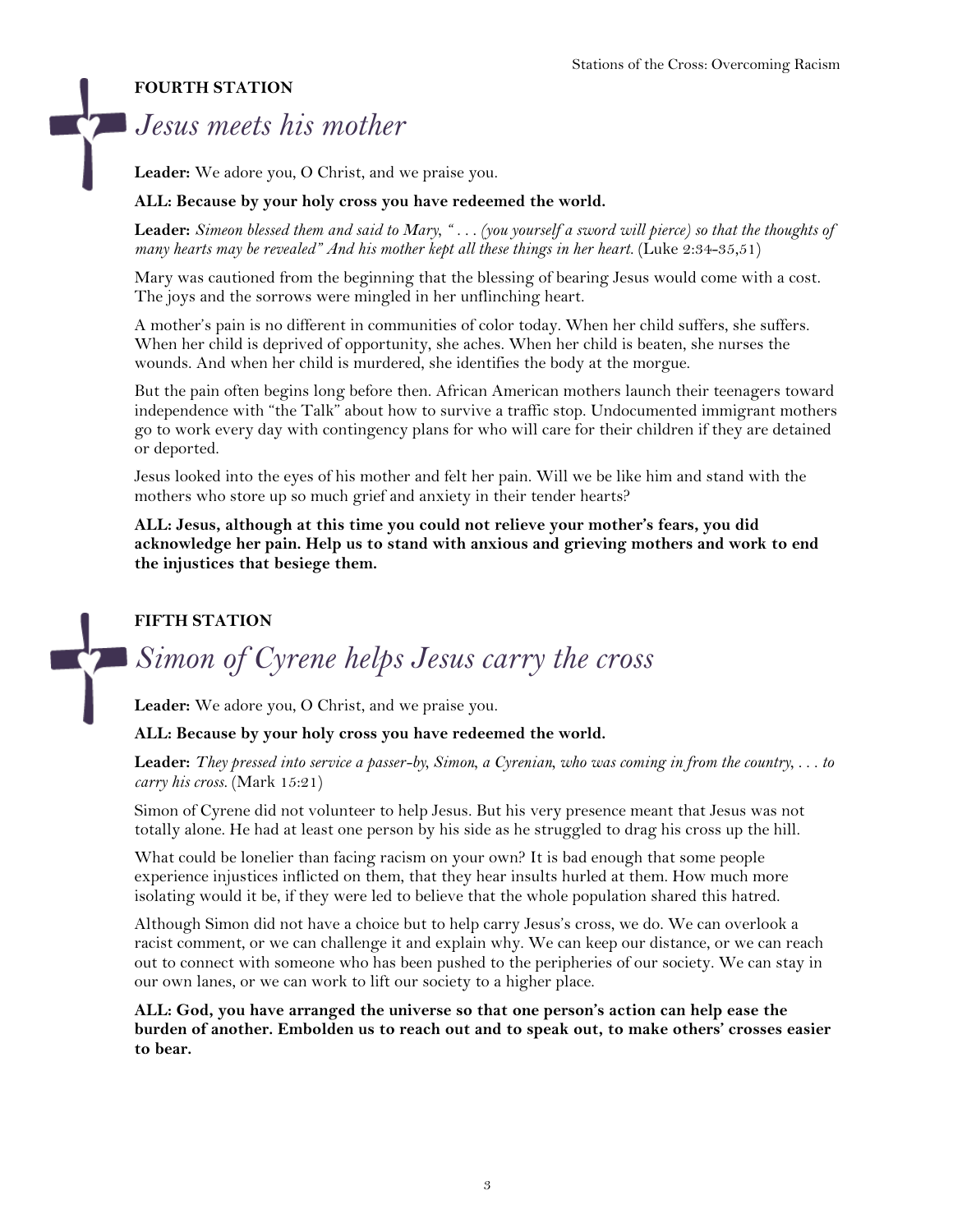## **SIXTH STATION**

# *Veronica wipes the face of Jesus*

**Leader:** We adore you, O Christ, and we praise you.

#### **ALL: Because by your holy cross you have redeemed the world.**

**Leader:** *He had no majestic bearing to catch our eye, / no beauty to draw us to him. / He was spurned and avoided by men, / . . . and we held him in no esteem.* (Isaiah 53:2b-3)

Crowned with thorns and then struck repeatedly on the head with a reed, covered with blood, sweat, and dust, Jesus's face on that day would have been difficult to behold. Many would have turned away. Yet Veronica pushed forward and offered Jesus her veil to wipe his face. When he returned it to her, the image of his face was miraculously imprinted on the cloth. Veronica's act of love and charity was beautiful, and she is forever remembered for it.

How do you react when you see someone who is suffering unjustly? The human tendency is to avoid eye contact, to walk quickly away. In short, we do not get involved. This allows the injustice to continue.

Yet Veronica did get involved. She saw the suffering of another person and reached out to help – at the risk of drawing attention to herself.

**ALL: Jesus, so many of our brothers and sisters suffer daily from the injustice of racism. Give us the gift of courage to be like Veronica and reach out to those whom society has rejected and show them love.**

## **SEVENTH STATION**

*Jesus falls for the second time*

**Leader:** We adore you, O Christ, and we praise you.

#### **ALL: Because by your holy cross you have redeemed the world.**

**Leader:** *"Jesus replied, "A man fell victim to robbers as he went down from Jerusalem to Jericho. They stripped and beat him and went off leaving him half-dead. A priest happened to be going down that road, but*  when he saw him, he passed by on the opposite side. Likewise a Levite came to the place, and when he saw him, *he passed by on the opposite side. But a Samaritan traveler who came upon him was moved with compassion at the sight. (Luke 10:30-33)* 

Jesus fell a second time under the weight of the cross. He suffered immensely for his willingness to identify with our humanity. Undoubtedly, some who saw him were quick to look down on him unsympathetically, as being a criminal.

One of the signs of prejudice is to separate ourselves from those we deem unworthy or inferior. Applying such biased thinking to whole groups, is a signal that racism has infected our thinking – like the hostility between Samaritans and the Jews in Jesus' parable of the Good Samaritan. As soon as we start mentally separating people based on racial or ethnic stereotypes, we judge falsely and break the commandment to love our neighbor as ourselves.

**ALL: God, it is easy to fall into the trap of biased thinking without even being aware of it. Help us to accept all people as individuals with unique dignity, and not to divide them up based on their membership in some favored or disfavored group.**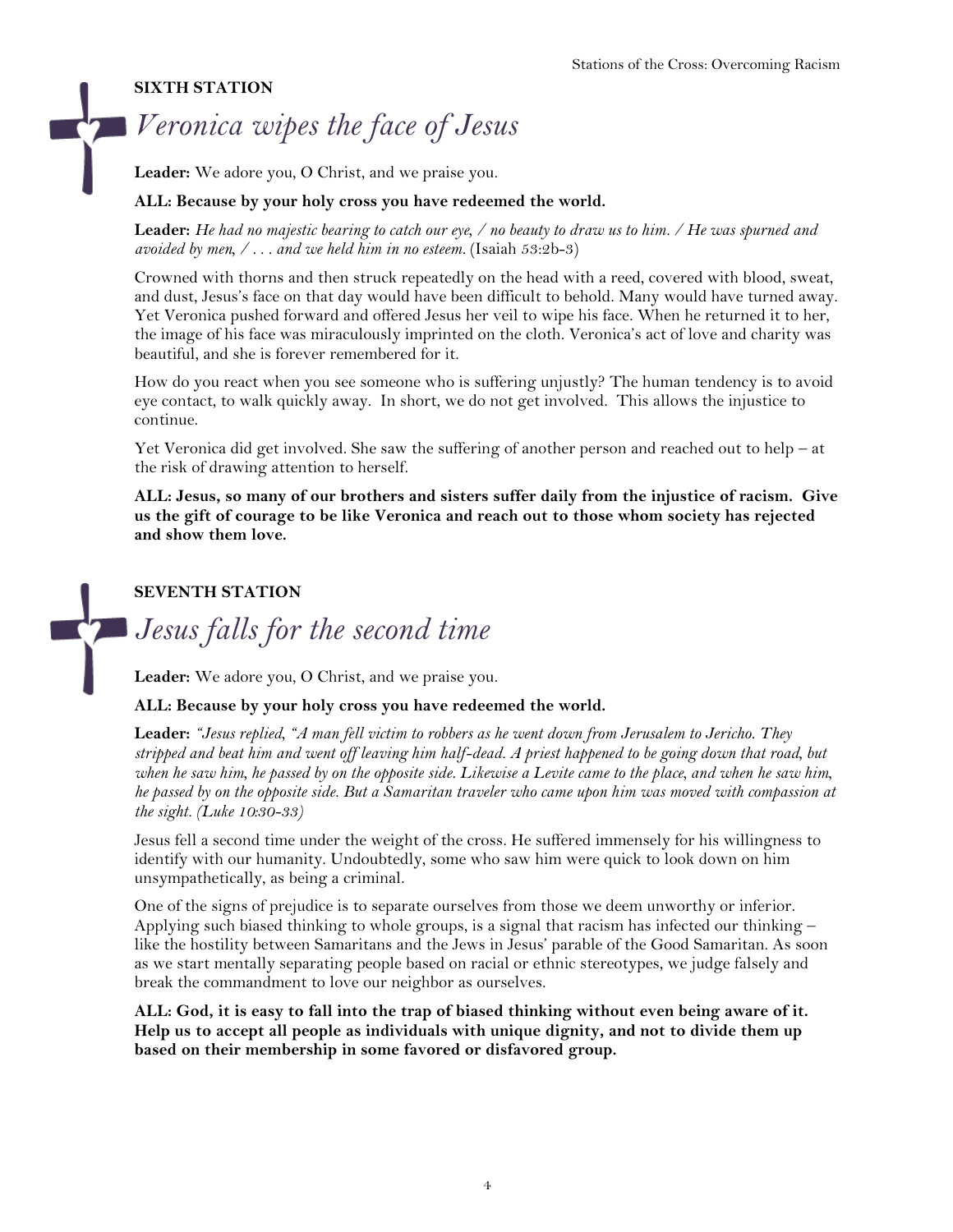#### **EIGHTH STATION**

# *Jesus meets the women of Jerusalem*

**Leader:** We adore you, O Christ, and we praise you.

#### **ALL: Because by your holy cross you have redeemed the world.**

**Leader:** *A large crowd of people followed Jesus, including many women who mourned and lamented him. Jesus turned to them and said, "Daughters of Jerusalem, do not weep for me; weep instead for yourselves and for your children."* (Luke 23:27-28)

The women of Jerusalem were able to see beyond themselves and grieve the injustice done to Jesus.

When we see injustices caused by racism, how do we react? Do we care? Do we weep? For those most at risk, racism is a daily source of anxiety and anguish. For others, it takes an intentional decision to care. The women of Jerusalem made Jesus's cause their own. Will we show the same concern?

The next time a person of color is killed – like Trayvon, Eric, Michael, Laquan, Tamir, Walter, Alton, Philando, Magdiel, or Hector– will we join the affected communities in saying that these lives intrinsically valuable? When the next synagogue or mosque is attacked, will we speak out? Will we insist that the racism that affects anyone is a concern for all? Or will we ignore it when it has not happened in our community? For whom shall we weep?

**ALL: Jesus, you call us to speak out against all injustice, not just the injustices that hurt our own communities. Help us to develop hearts that beat with genuine compassion when anyone's community suffers injustice.**

### **NINTH STATION**

# *Jesus falls for the third time*

**Leader:** We adore you, O Christ, and we praise you.

#### **ALL: Because by your holy cross you have redeemed the world.**

**Leader:** *"You impose on people burdens hard to carry, but you yourselves do not lift one finger to touch them. Woe to you!"* (Luke 11:46b-47a)

Jesus is weighed down by the weight of the cross, as though bearing the sins of the whole world.

Racism is a cross most often borne by people of color, but it is not just an individual burden. It has community-wide impacts. Our nation's social structures and political institutions maintain policies and practices that magnify the sufferings of communities of color. As a result, systemic racism persists.

Tragedies such as the water crisis in Flint, Michigan, usually fall most heavily on minority communities. Toxic waste sites and industrial facilities that pollute the water and air are more likely to be located near communities of color. Low-income people of color are hit hardest by hurricanes like Katrina and Harvey and find it hardest to recover. Children of color suffer lead poisoning disproportionately. Differences in the distribution of educational resources disadvantage African Americans, Hispanics, and Native Americans. Our social structures have allowed patterns of systemic racism to persist. We must work to change these patterns.

**ALL: Jesus, the call to change social and economic structures that perpetuate racism can be uncomfortable. Help us to acknowledge the roots of racial injustice and work to change them.**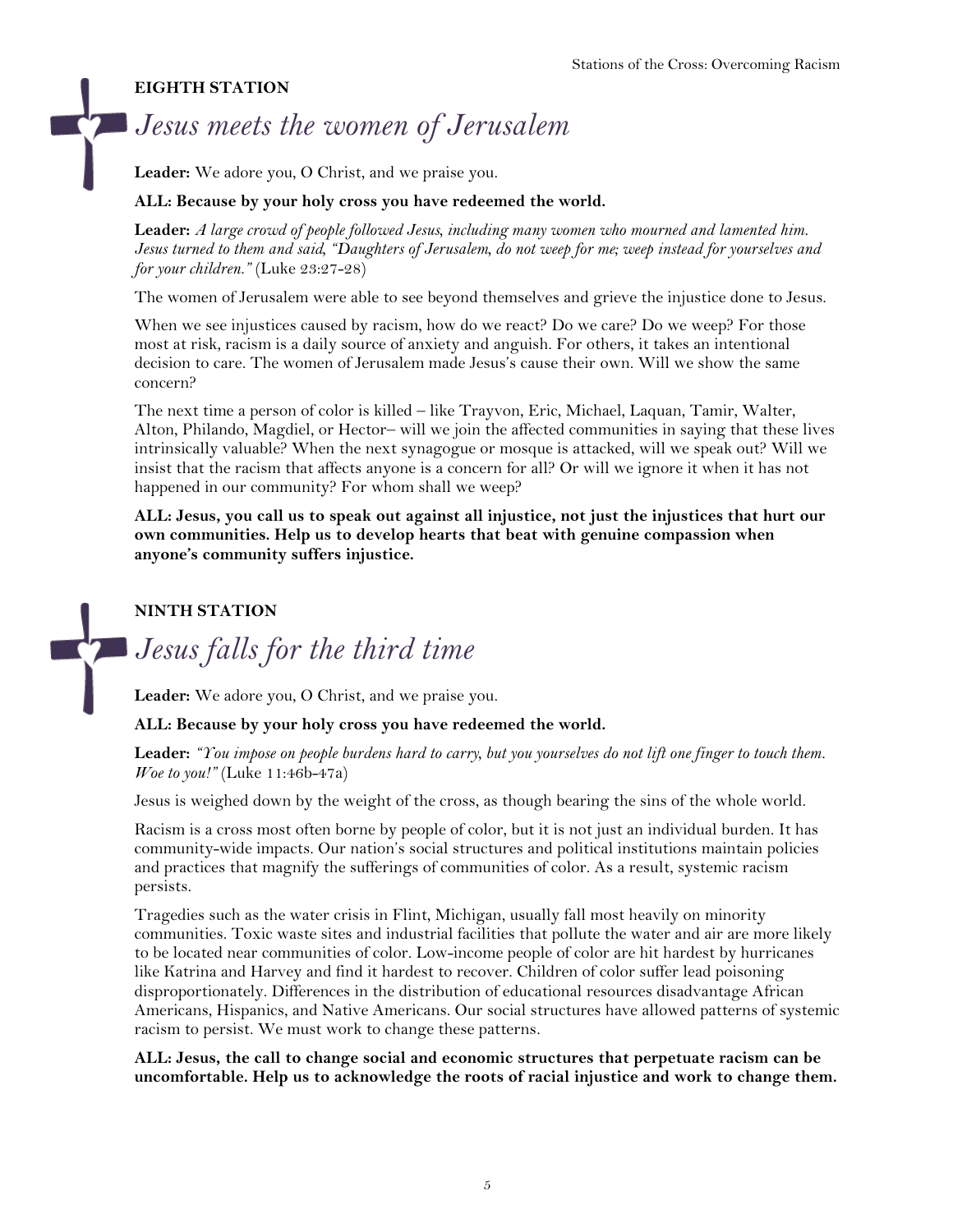#### **TENTH STATION**

# *Jesus is stripped of his garments*

**Leader:** We adore you, O Christ, and we praise you.

#### **ALL: Because by your holy cross you have redeemed the world.**

**Leader:** *They stripped off his clothes…. (Mt 27:28)*

Part of the humiliation of crucifixion was that the prisoner was stripped naked, left totally exposed. This was done in an attempt to deny the condemned person's dignity.

Racism also attempts to strip others of their dignity. While our human dignity is an indelible gift from God, racist attitudes and actions undermine the human dignity of the oppressor as well as the oppressed. Our nation's history is tarnished by the enslavement of African Americans, Jim Crow laws, mistreatment of Native Americans, Chinese exclusion laws, Japanese internment camps, and anti-Hispanic discrimination. These patterns of racism flourished in part because "good" people too often remained silent.

If racism flourishes, we are all implicated – especially in a democracy. We are called to transform our society with God's love. Yet our society still allows some to be stripped of their dignity. As members of the Body of Christ, our dignity is intertwined with theirs. How can we not stand humiliated before the cross, knowing that we have failed to adequately protect the dignity of all our brothers and sisters?

**ALL: Jesus, in becoming human you ratified the dignity of all humanity. Help us see every person's dignity as important as our own and create social structures that promote dignity for all.**

## **ELEVENTH STATION**

*Jesus is crucified*

**Leader:** We adore you, O Christ, and we praise you.

#### **ALL: Because by your holy cross you have redeemed the world.**

**Leader:** *But he was pierced for our sins, / crushed for our iniquity. / He bore the punishment that makes us whole, / by his wounds we were healed.* (Isaiah 53:5)

Jesus sacrificed himself on the cross so that we might be healed of all that separates us from God and each other. Each person must turn away from habits and patterns of sin in order to be transformed.

It is easy to recognize an individual sin of racism when someone violates justice or fails to extend the love of Christ to others. But even people who want to live justly cannot escape the taint of racism. When our social structures uphold injustice and perpetuate the effects of racism, we all become, in the words of the U.S. Catholic bishops, "accomplices in racism."3 This complicity may not be intentional. Nevertheless, the structures of sin in our own society unfairly deprive some of their basic human rights. When we fail to speak out against these structures and reform them, our complicity cannot be ignored.

Christ died on the cross for the sins of the world. Just as our sinful acts must be forgiven at the cross, so too our failures to act when it was our duty to act must be forgiven at the cross. Racism and the structures of systemic racism that still bedevil us must be confessed and transformed by our loving Savior.

**ALL: Savior, forgive us for the sins we have committed and also for the sins of omission that allow injustice to persist. Help us to stand up to the structures of sin and become accomplices in the work of justice.**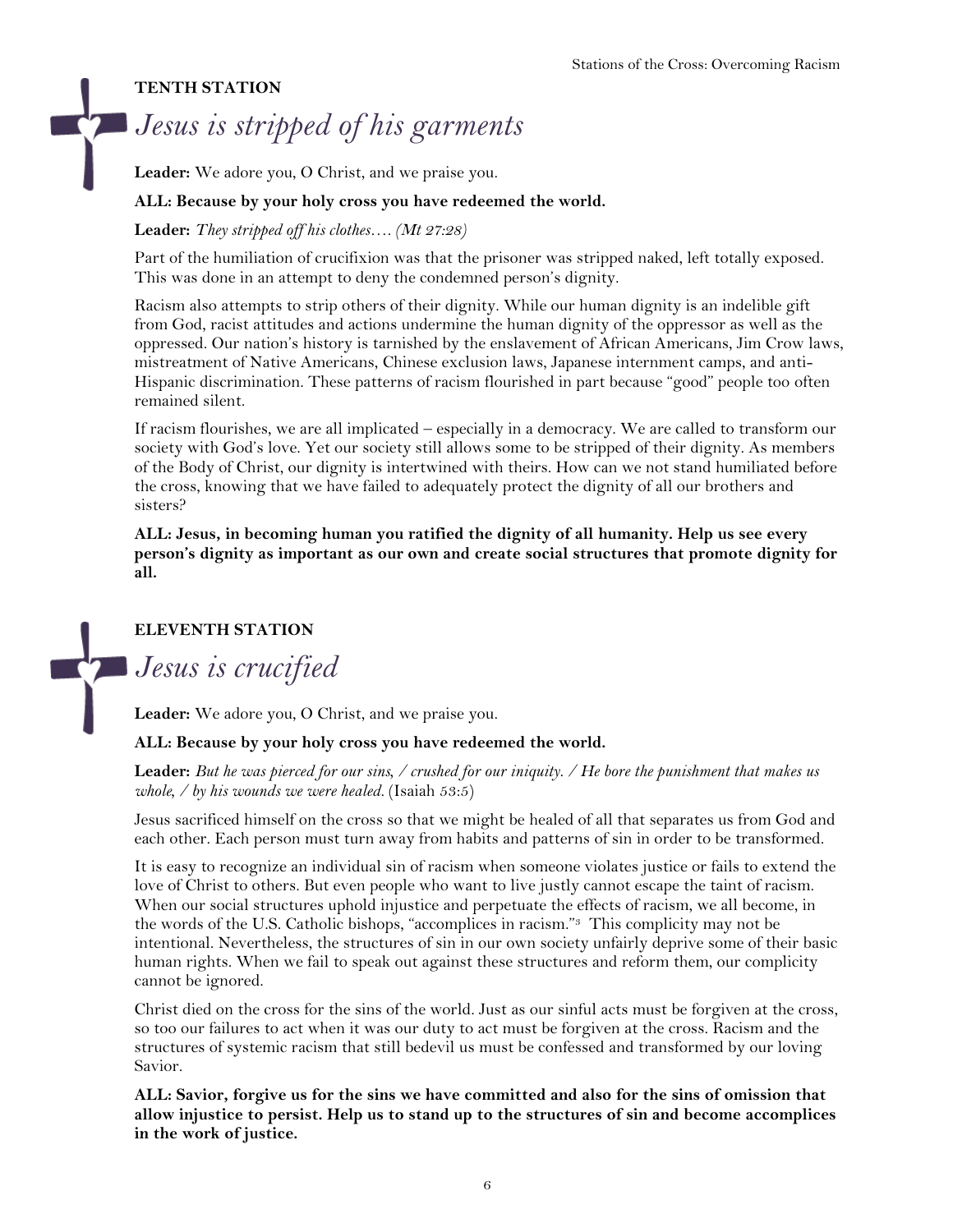## **TWELFTH STATION**

# *Jesus dies on the cross*

**Leader:** We adore you, O Christ, and we praise you.

### **ALL: Because by your holy cross you have redeemed the world.**

**Leader:** *Jesus cried out in a loud voice, . . . "My God, my God, why have you forsaken me?" . . . [Then] Jesus gave a loud cry and breathed his last. . . . When the centurion who stood facing him saw how he breathed his last he said, "Truly this man was the Son of God!"* (Mark 15:34,37,39)

*(All kneel together for a reflective pause, and then rise.)* 

Jesus expressed the feeling of abandonment often experienced by those who are unjustly treated. The centurion recognized the injustice that had taken place and testified to the truth.

We are called to be united with those who suffer injustice. Their pain should be our pain. Like that centurion, we should be the ones affirming the worth of those rejected by others. Are we willing to acknowledge injustice and see others in a new way, to connect with them and testify to their pain?

An examination of conscience might help: Am I taking time to learn the stories of past oppression? Am I actively seeking to listen to the cries of our brothers and sisters who experience racism and rejection today? Am I working to change unjust policies? Do I need to root out attitudes in myself that devalue or cast suspicion on others? Am I taking intentional steps to welcome the stranger, socialize with people from other communities, and learn about people from other cultures, races, and backgrounds? 4

**ALL: Jesus, Son of God, when no one else cares, you care. You call us to care as well. Lead us to an ever-deeper conversion that bears fruit in true solidarity with those who suffer from racism.**

## **THIRTEENTH STATION**

# *Jesus is taken down from the cross*

**Leader:** We adore you, O Christ, and we praise you.

#### **ALL: Because by your holy cross you have redeemed the world.**

**Leader:** *Joseph of Arimathea, a distinguished member of the council, . . . came and courageously went to Pilate and asked for the body of Jesus. . . . Having bought a linen cloth, he took him down, wrapped him in the linen cloth and laid him in a tomb.* (Mark 15:43,46a)

In order to claim Jesus's body and give him a proper burial, Joseph of Arimathea sacrificed his own comfort and safety and risked angering the powers of his day. We need to dismantle the structures of racist sin in our day, and we may need to risk our own comfort and safety to do so.

The U.S. Catholic bishops call us to change the structures of society. They say: "The roots of racism have extended deeply into the soil of our society. Racism can only end if we contend with the policies and institutional barriers that perpetuate and preserve the inequality – economic and social – that we still see all around us."<sup>5</sup> Working to change economic and social policies is not easy. Like Joseph of Arimathea, we will need courage. But we cannot remain silent. We must engage with others in respectful conversations and take action to reform structures that perpetuate injustice.

#### **ALL: Jesus, the structures of your day were indifferent to the demands of justice. Give us the courage to transform our institutions so that the work of racial justice may bear fruit.**